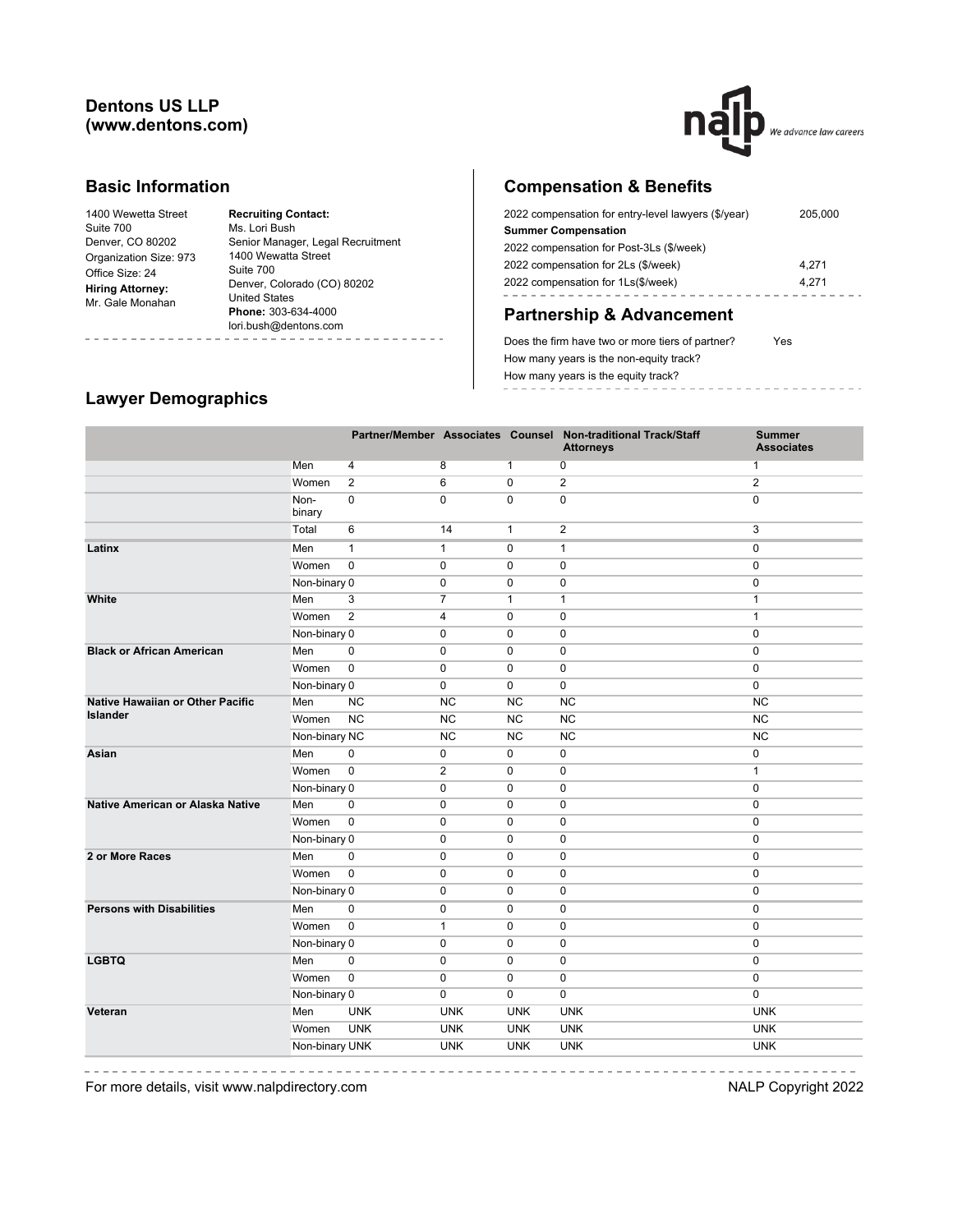

### **Pro Bono/Public Interest**

| Evaluations                                                                     | Annual    |
|---------------------------------------------------------------------------------|-----------|
| <b>Professional Development</b>                                                 |           |
| Percent of other lawyers participating last year                                | 44%       |
| Percent of partners participating last year                                     | 51%       |
| Percent of associates participating last year                                   | 85%       |
| Average Hours per Attorney last year                                            | 49        |
| % Firm Billable Hours last year                                                 | 3.16%     |
| Is the pro bono information indicated here firm-wide or specific to one office? | Firm-wide |
| benjamin.weinberg@dentons.com                                                   |           |
| Pro Bono Partner<br>312-876-3101                                                |           |
| Ben Weinberg                                                                    |           |

| Does your organization use upward reviews to evaluate and provide feedback to supervising lawyers? | No  |
|----------------------------------------------------------------------------------------------------|-----|
| Rotation for junior associates between departments/practice groups?                                | No  |
| Does your organization have a dedicated professional development staff?                            | Yes |
| Does your organization have a coaching/mentoring program                                           | Yes |
| Does your organization give billable hours credit for training time?                               | Yes |

## **HIRING & RECRUITMENT**

|                                            |               | Began Work In                  |                |                                |          |  |
|--------------------------------------------|---------------|--------------------------------|----------------|--------------------------------|----------|--|
| <b>LAWYERS</b>                             | 2020          | <b>Prior Summer Associates</b> | 2021           | <b>Prior Summer Associates</b> | 2022     |  |
| Entry-level                                | 2             | $\overline{2}$                 | 3              | 3                              | 2        |  |
| Entry-level (non-traditional track)        | $\Omega$      | 0                              | $\Omega$       | $\mathbf 0$                    | $\Omega$ |  |
| <b>Lateral Partners</b>                    | $\Omega$      | $\Omega$                       | 1              | $\mathbf 0$                    | $\Omega$ |  |
| Lateral Associates                         | 2             | $\Omega$                       | $\Omega$       | $\mathbf 0$                    | $\Omega$ |  |
| All Other Laterals (non-traditional track) | $\Omega$      | 0                              | $\Omega$       | $\mathbf 0$                    | $\Omega$ |  |
| Post-Clerkship                             | $\Omega$      | $\Omega$                       | $\Omega$       | $\mathbf 0$                    | $\Omega$ |  |
| LL.M.s (U.S.)                              | 0             | $\Omega$                       | $\Omega$       | $\mathbf 0$                    | $\Omega$ |  |
| $LL.M.s$ (non- $U.S.$ )                    | $\Omega$      | $\Omega$                       | 0              | $\mathbf 0$                    | $\Omega$ |  |
| <b>SUMMER</b>                              |               |                                |                |                                |          |  |
| Post-3Ls                                   | $\Omega$      | $\Omega$                       | $\Omega$       | $\mathbf 0$                    | $\Omega$ |  |
| 2 <sub>ls</sub>                            | $\mathcal{P}$ | $\Omega$                       | $\overline{2}$ |                                | 2        |  |
| 1Ls                                        |               | 0                              | 0              | 0                              |          |  |

Number of 2021 Summer 2 2Ls considered for associate offers Number of offers made to summer 2L associates 2

General Hiring Criteria There is no typical candidate for our Summer Associate Program. We look for bright, innovative and hard-working people with diverse backgrounds and experiences. We want to see a strong record of academic success and extracurricular achievement. It's equally important that our Summer Associates can work well in a team and have the drive and willingness to take on significant responsibilities.

#### **General Practice Areas**

| <b>GENERAL PRACTICE AREAS</b>                    | <b>EMPLOYER'S</b><br><b>PRACTICE</b><br><b>GROUP NAME</b> | NO. OF<br><b>PARTNERS/MEMBERS</b> | NO. OF<br><b>COUNSEL</b> | NO. OF<br><b>ASSOCIATES</b> | NO. OF<br><b>ENTRY-LEVEL</b><br><b>PLACEMENTS</b><br>IN THIS<br><b>PRACTICE</b><br><b>AREA LAST</b><br><b>YEAR</b> | NO. OF<br><b>NON-TRADITIONAL</b><br><b>TRACK/STAFF</b><br><b>ATTORNEYS</b> |
|--------------------------------------------------|-----------------------------------------------------------|-----------------------------------|--------------------------|-----------------------------|--------------------------------------------------------------------------------------------------------------------|----------------------------------------------------------------------------|
| Government, Regulatory,<br><b>Administrative</b> | Government<br>Contracts                                   | 3                                 |                          | 6                           |                                                                                                                    | 0                                                                          |
| Government, Regulatory,<br><b>Administrative</b> | <b>Health Care</b>                                        |                                   |                          | 0                           |                                                                                                                    | 0                                                                          |